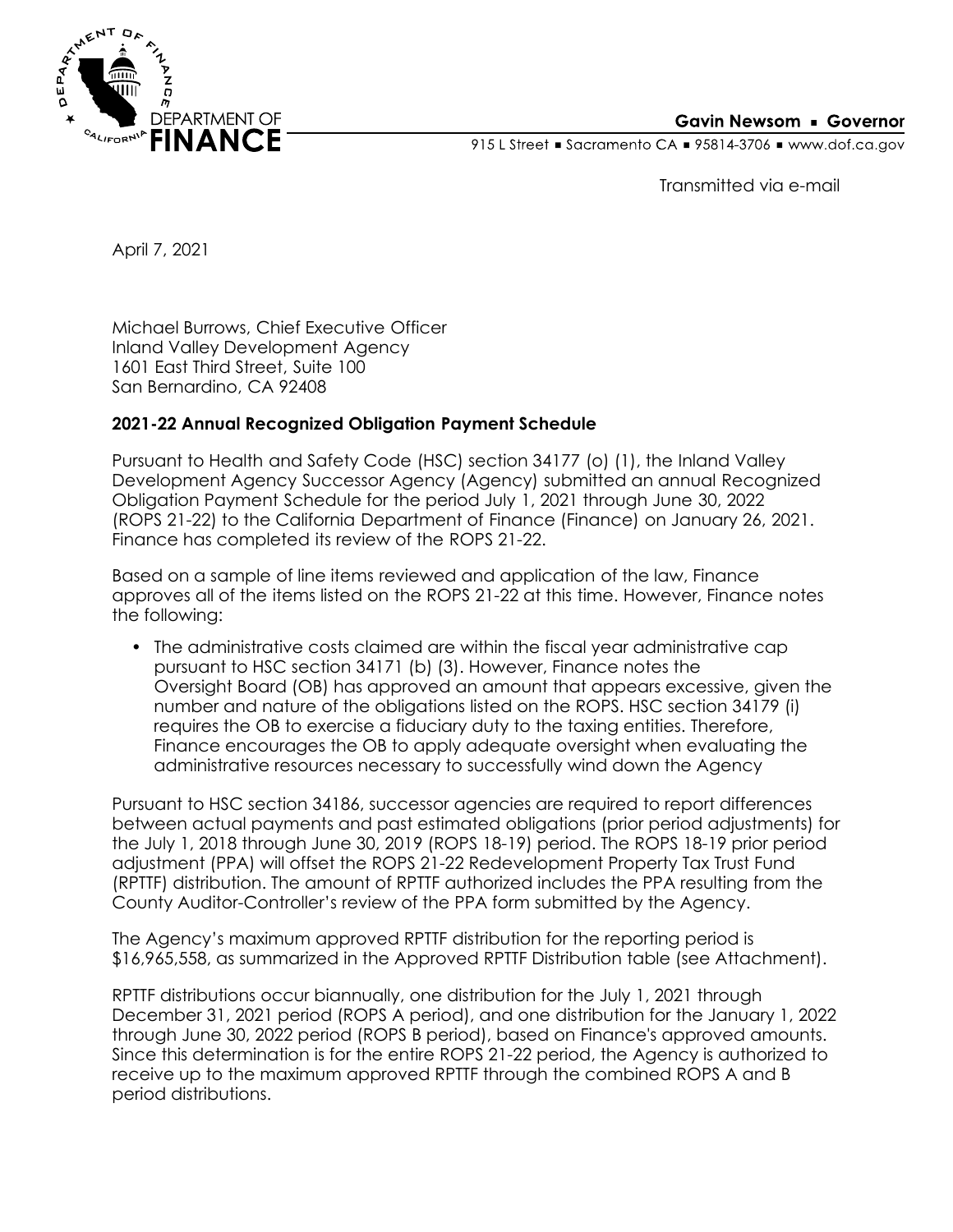Michael Burrows April 7, 2021 Page 2

Finance does not object to the remaining items listed on the ROPS 21-22. If the Agency disagrees with our determination with respect to any items on the ROPS 21-22, except items which are the subject of litigation disputing our previous or related determinations, the Agency may request a Meet and Confer within five business days from the date of this letter. The Meet and Confer process and guidelines are available on our website:

[http://dof.ca.gov/Programs/Redevelopment/Meet\\_And\\_Confer/](http://dof.ca.gov/Programs/Redevelopment/Meet_And_Confer/) 

The Agency must use the RAD App to complete and submit its Meet and Confer request form.

This is our final determination regarding the obligations listed on the ROPS 21-22. This determination only applies to items when funding was requested for the 12-month period. If a determination by Finance in a previous ROPS is currently the subject of litigation, the item will continue to reflect the determination until the matter is resolved.

The ROPS 21-22 form submitted by the Agency and this determination letter will be posted on our website:

<http://dof.ca.gov/Programs/Redevelopment/ROPS/>

This determination is effective for the ROPS 21-22 period only and should not be conclusively relied upon for future ROPS periods. All items listed on a future ROPS are subject to Finance's review and may be adjusted even if not adjusted on this ROPS or a preceding ROPS. The only exception is for items that have received a Final and Conclusive determination from Finance pursuant to HSC section 34177.5 (i). Finance's review of Final and Conclusive items is limited to confirming the scheduled payments as required by the obligation.

The amount available from the RPTTF is the same as the amount of property tax increment available prior to the enactment of the redevelopment dissolution law. Therefore, as a practical matter, the ability to fund the items on the ROPS with property tax increment is limited to the amount of funding available to the Agency in the RPTTF.

Please direct inquiries to Anna Kyumba, Supervisor, or Michael Barr, Staff, at (916) 322-2985.

Sincerely,

Munt & McComieu

ENNIFER WHITAKER Program Budget Manager

cc: Alka Chudasama, Assistant Director of Finance, Inland Valley Development Agency Linda Santillano, Chief Deputy, Property Tax, San Bernardino County